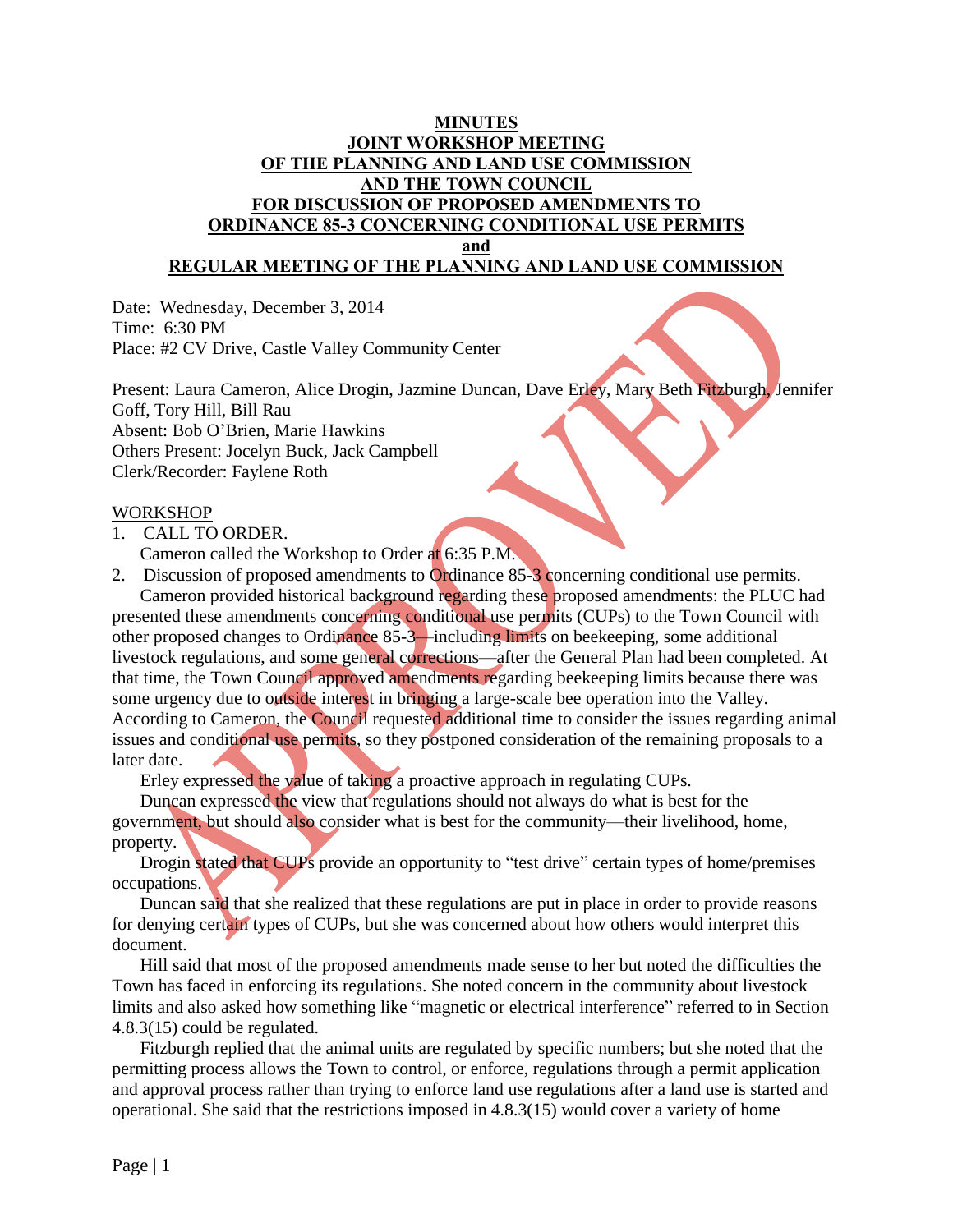businesses that might occur and would provide an opportunity to mitigate or enforce regulations through a CUP permitting process before a a violation occurs.

Fitzburgh summarized the group's opinion that animal use issues will be considered at another time.

Goff expressed her point of view—as someone who has livestock—that the restrictions on animal uses can seem helpful or can be prohibitive, depending upon one's point of view.

Erley suggested that the upcoming water study should provide useful information to help the Town make decisions about appropriate animal units.

Fitzburgh noted that these new regulations for CUP's were based on what the majority of property owners and residents wanted, according to the results from the General Plan Survey.

A summary of the general discussion of the proposed amendments concerning CUPS follows:

Section 1.6 Definitions: Definition for "Foster Care Home" is deleted here because foster care homes is deleted in Section 4.5.F. Cameron explained that foster care homes are intensively screened by the State, so the PLUC felt it was unnecessary to impose another layer of control on them. She said that "family day care centers" was retained in Section 4.5.F. She also mentioned that the Town cannot legally prohibit group homes for the elderly or disabled. She suggested that specific regulations regarding their operations be addressed by the Town in the future. Fitzburgh noted that the restriction in 85-3 regarding the number of unrelated people who can live in one home provides protection against other types of large group homes.

Section 4.7.4 Conditional Use Standards of Review—General Review Criteria: The added items—(b) through (j) are based on the sample ordinance for conditional uses provided by the Utah League of Cities and Towns (ULCT). These proposals will help prevent unforeseen uses that have high and adverse impacts.

Section 4.7.4(b): These general review criteria apply to the permanent and nonpermanent conditional uses listed in Section 4.5. Duncan thought that windmills should be allowed and treated separately in the ordinance. The group reached consensus to retain windmills here for now. The PLUC has plans to address regulations for alternative energy structures separately.

Sections 4.7.4(c) through (g) were reviewed without change.

Section 4.7.4(h): the group agreed to Rau's suggestion that "potential financial burden" be changed to "potential substantial financial burden" after what the Town learned about the limits of insurance coverage for a recent mobile auto repair business in protecting the Town from potential financial liability.

Sections 4.7.4(i) and (j) were reviewed without change.

General discussion continued regarding the definitions of "substantial" and "normal." Fitzburgh said the language is intended to be a guideline and is therefore more general and less specific. Further discussion suggested these terms referred to such things as the need for frequent inspections and/or the need to hire a new staff member or a professional to meet the needs of the required regulations. It was noted that a CUP applicant could mitigate these impacts by paying for required inspections.

Additional discussion continued regarding Section 4.7.4(g): how does the Town judge what will diminish enjoyment of property for one person and not another. Fitzburgh said that this statement is included in the text of almost all land-use ordinances. Hill observed that it allows neighbors to come forth when CUPs are renewed if the CUP holder is not adhering to their CUP requirements. Duncan thought it denied an applicant the chance to "prove themselves."

Section 4.8.3(1) General Operating Requirements: After discussing the difficulty in identifying and controlling residential character as stated in the sentence added on line 2, it was agreed to delete it here since it is already stated in Section 4.7.4(a). Cameron noted that the General Plan Survey provided community support for this concern.

Section 4.8.3(3): Duncan said that after the Hazard Mitigation Committee's meeting with Rocky Mountain Power (RMP), she would think that RMP would be responsible for ensuring adequate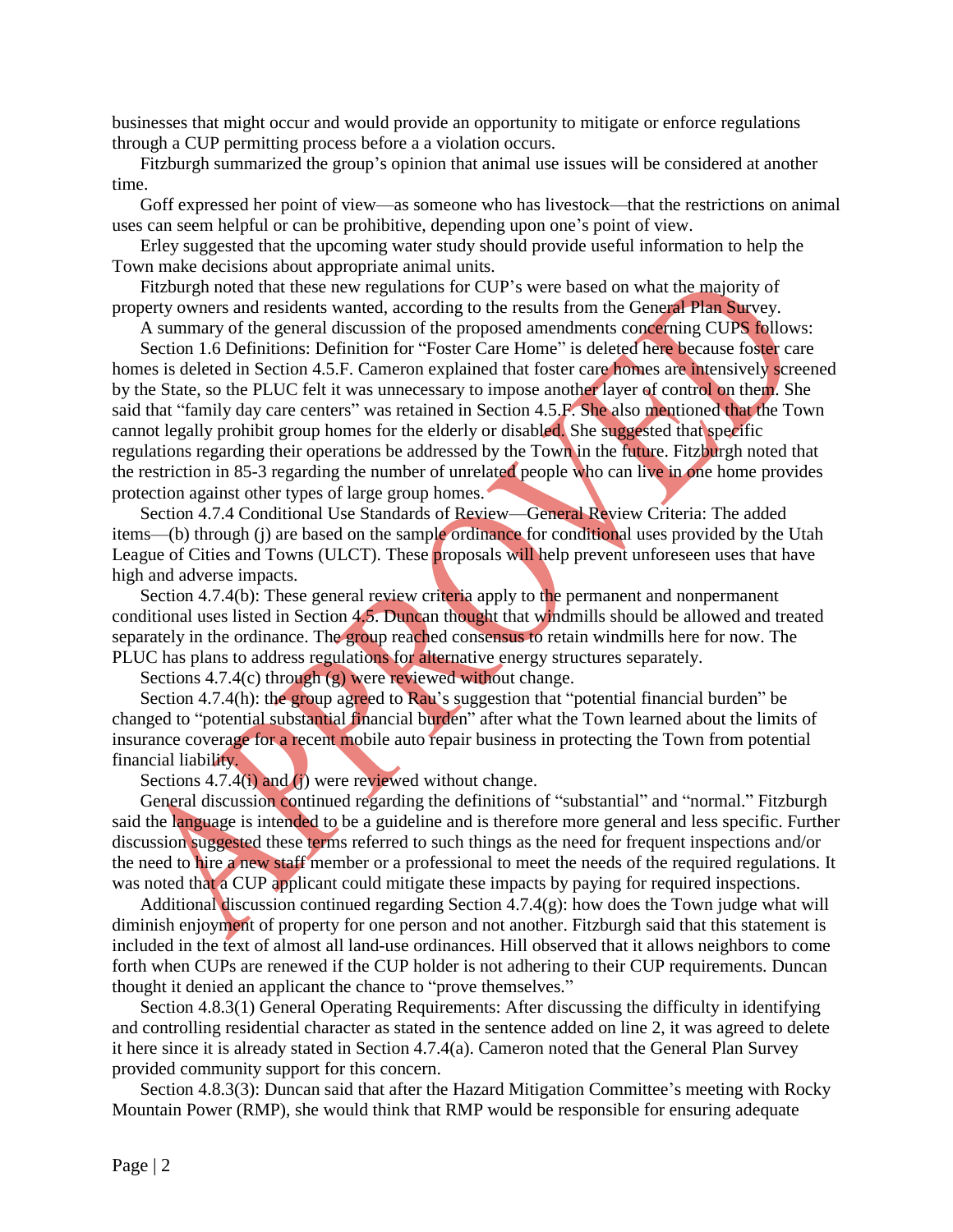power. Hill said that sufficient power is available from RMP; it is the customer who has to install an electrical panel that can accept the excess power. Erley said he thought this item was more about bandwidth where excess use can affect neighbors. Fitzburgh noted that excessive water use could also affect neighbors and that bringing in heavy equipment could affect our roads. It was decided to leave this item as it is.

Section 4.8.3(14): The proposal to add a requirement that flammable materials be stored in a separate room or in a fireproof metal cabinet in areas where sparks may be produced was reviewed and approved.

Section 4.8.3(15): It was agreed to add a qualifying statement at the end of this new provision which would state "in excess of that associated with residential or permitted agricultural use."

Section 4.8.3(16): It was agreed to add the same qualifying statement--residential or permitted agricultural use"-- at the end of the first sentence in this section. The PLUC plans to hold a Public Hearing on these proposed changes at its January 7, 2015, Meeting. The Town Council will hold another Public Hearing when it considers the PLUC recommendations.

# 3. Adjournment.

Fitzburgh moved to adjourn the Workshop. Goff seconded the Motion. Cameron, Drogin, Duncan, Erley, Fitzburgh, Goff, Hill, and Rau approved the Motion. The Motion passed unanimously.

Cameron adjourned the Workshop at 7:28 P.M.

# REGULAR MEETING OF THE PLANNING AND LAND USE COMMISSION

Present: Laura Cameron, Mary Beth Fitzburgh, Jennifer Goff, Bill Rau Absent: Marie Hawkins Others Present: Jocelyn Buck, Jack Campbell Clerk/Recorder: Faylene Roth

#### 1. CALL TO ORDER.

Cameron called the Meeting to Order at 7:32 P.M.

Open Public Comment – Jack Campbell expressed his support for conditional use regulations. He sees them as addressing answers to known problems from the past. He said one of the "costs" of living in such a nice place is having to get a conditional use permit (CUP). He agreed that CUPs were a good way to avoid future problems and warned against the tendency to "gut" regulations that are already in place. Campbell claimed that the right to quiet, peaceful enjoyment of one's property is a fundamental property right; secondary rights, he said, follow as long as they don't conflict with a primary property right. He supports a CUP process that guarantees primary property rights while allowing as many other uses as it can. He thinks the document under discussion in the Workshop does protect this primary property right. Campbell countered Erley's comment that the Town should wait until science provides the facts to help decide things with the claim that some things are just nuisances and can be addressed right away. Campbell noted how the Town had tightened its regulations regarding woodworking shops during the time he has lived in the Valley. He says the strengthened regulations have prevented conflict between neighbors.

## 2. APPROVAL OF MINUTES.

Regular Meeting November 5, 2014.

Rau moved to approve the Minutes of November 5, 2014, as presented. Fitzburgh seconded the Motion. Cameron, Fitzburgh, Goff, and Rau approved the Motion. The Motion passed unanimously with four in favor and none abstaining.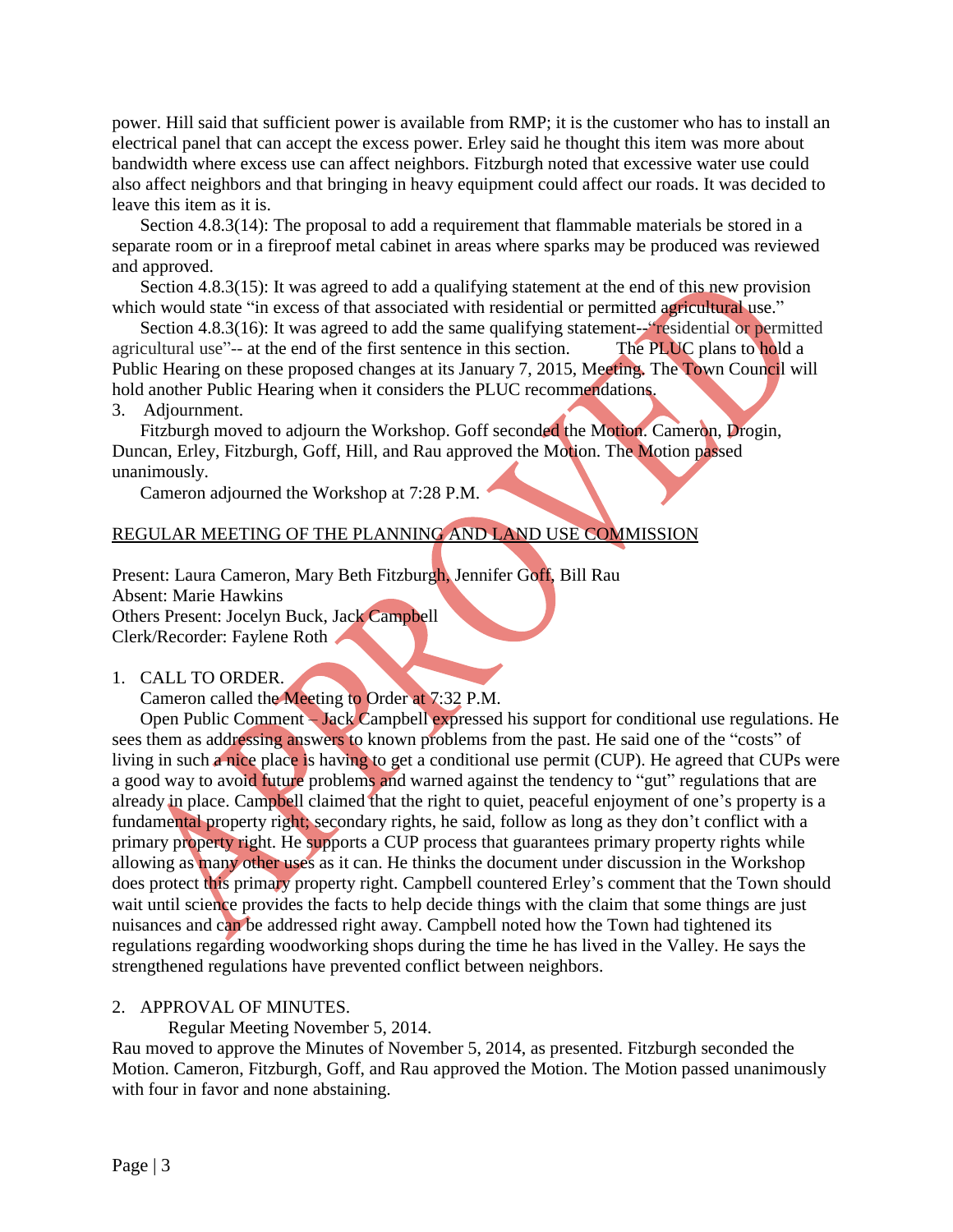#### 3. REPORTS.

Correspondence – None.

Town Council Meeting – Cameron reported that the Town Council approved Bob O'Brien as the new Town Council Member. She said that the Council also opened the sealed bids for the Castle Valley watershed study. According to Cameron and Fitzburgh, a committee including Dave Erley, Alice Drogin, John Groo, Mary Beth Fitzburgh, and geohydrologist Jeff Freethy will meet on Thursday, December 04, 2014, to begin review of the bids. Other topics discussed at the Council Meeting were the 10-year celebration of the Town Building and the Castle Valley Library, as well as some problems that arose on private property that borders BLM land within the incorporated Town during the hunting season due to the State's failure to post the changes in hunting regulations for the Castle Valley area and private property owners who have yet to post "no trespassing" signs along their property lines.

Hazard Mitigation Committee – Rau had no report at this time.

Permit Agent – Roth reported there was no permit activity during November.

Procedural Matters – Cameron stated that she thought the use of a Certificate of Land Use Compliance (CLUC) was a good way to handle the permitting of a Park trailer for use as a studio. Fitzburgh noted that there is no inspection performed by Grand County building department with the exception of electrical or plumbing installation for Park trailers because they are considered a temporary structure. The CLUC ensures that local zoning issues are met and requires the property owners to sign off on the same forms that building permit applicants must sign: one dwelling per lot, no short term rentals, and geological awareness acknowledgment. Roth reported that the 2015 calendar should be moved from Item 4 to the front of the PLUC binders. She also said that David Church, attorney for Utah League of Cities and Towns (ULCT) confirmed that the PLUC could organize the two public hearings scheduled for January either by topic or by ordinance. She also suggested that next year CUP renewals be sent out in October with an earlier return date so that final preparation of the report does not overlap with the Thanksgiving holidays when applicants are likely to be out of town. Roth informed PLUC Members that she will be away during the last half of December but will post the Public Hearings and documents before she leaves. She said that she will also be able to send out the draft Agenda for January.

#### NEW BUSINESS

4. Discussion and possible action re: possible changes to Ordinance 85-3 concerning conditional use permits, definitions, formatting, and Appeal Authority.

Rau suggested that the term windmill in Section 4.5.I be changed to wind turbines. After further discussion, PLUC Members agreed to delete "windmill" in Section 4.5.I and add it at the end of the section as 4.5.L. The item will say: Windmills and wind turbines. Rau will also determine whether other terms, such as wind generator or others, would be appropriate to add. Campbell expressed concern about the use of the phrase "in excess of residential or permitted agricultural use" because some residential and permitted agricultural uses might be excessive. Fitzburgh replied that the uses with a CUP would likely be more consistent or go on for longer lengths of time than they would with residential or permitted agricultural use. Cameron suggested that Campbell send an email to the Town Council or make a statement at the upcoming Public Hearing. PLUC Members agreed to change items 15 and 16 in this section from "No home occupation…" to "No home or premises occupations…" No additional changes were made to the proposed amendments to Ordinance 85-3 regarding the Appeal Authority

Roth will post a Public Hearing for the January 2015 PLUC Meeting. She will incorporate proposed changes into one document for posting on the website and review at the Hearing.

Fitzburgh moved to table Item 4. Rau seconded the Motion. Cameron, Fitzburgh, Goff, and Rau approved the Motion. The Motion passed unanimously with four in favor.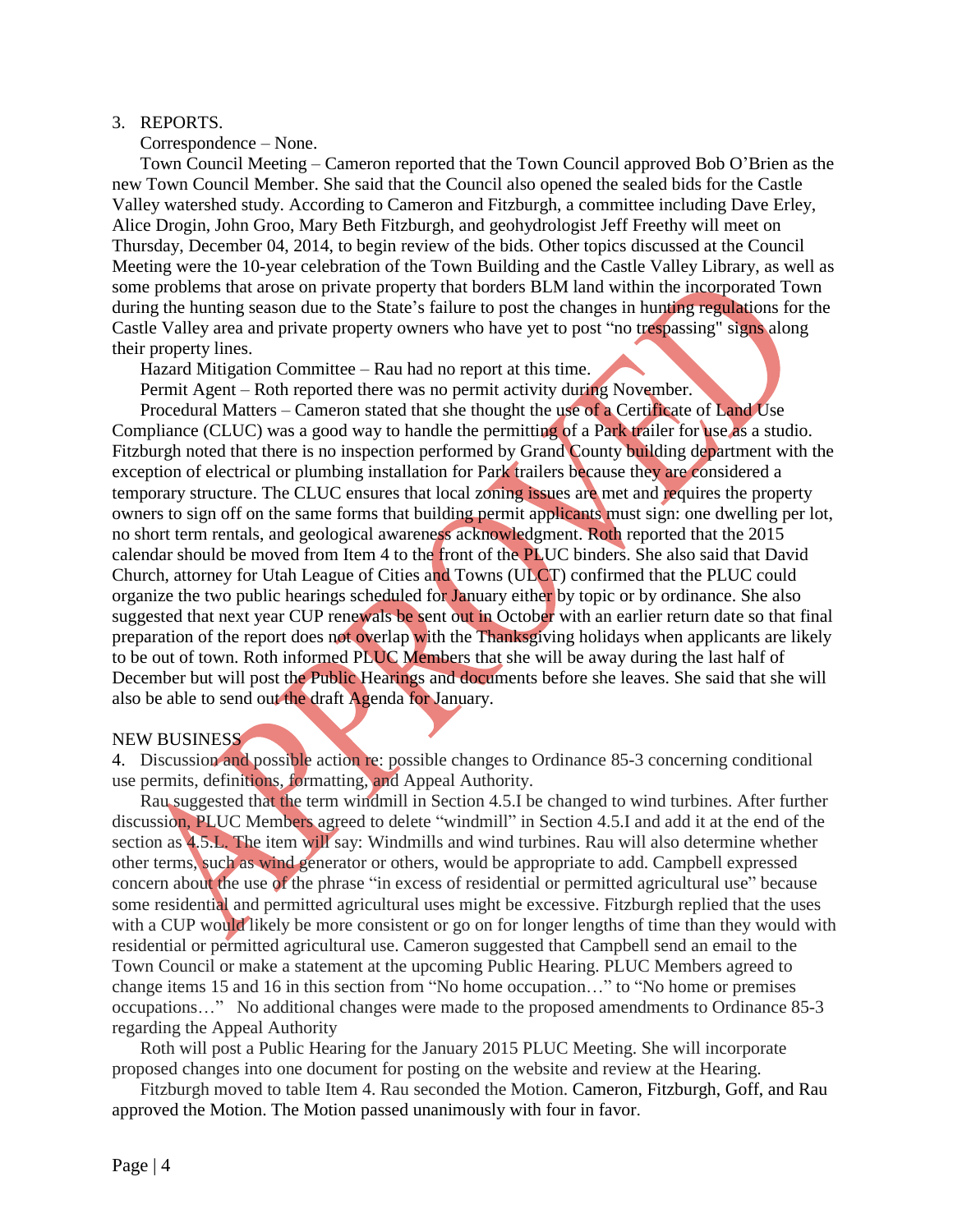5. Discussion and possible action re: possible changes to Ordinance 2006-3 concerning Appeal Authority.

Fitzburgh said that she will report on her investigation about how meetings with the Appeal Authority could happen by email and still meet the requirements of the Open Public Meetings Act. Rau inquired about the necessity for the term dates for PLUC Members in Section 1.2. Fitzburgh said they show how the initial terms were staggered and are useful for tracking current terms. She noted that the list for Board of Adjustment Members was deleted in Section 4.1. Roth will post the Public Hearing for these amendments for the January 2015 PLUC Meeting and will post the document on the website before the Hearing.

Fitzburgh moved to table Item 5. Rau seconded the Motion. Cameron, Fitzburgh, Goff, and Rau approved the Motion. The Motion passed unanimously with four in favor.

6. Discussion and possible action re: recommendations to the Town Council for approval of conditional use permit and business license renewals for 2014.

Roth submitted a report showing 32 CUP renewals and 23 Business License renewals for the 2015 calendar year. She noted that the number of applicants who chose the inactive status increased this year. Rau asked whether there had been a determination of how long the inactive status could be claimed. Fitzburgh said none had been made. She asked Roth to remind the PLUC in June 2015 to take this issue under consideration.

Fitzburgh moved to recommend approval by the Town Council of the Conditional Use Permit and Business License Renewals as presented. Rau seconded the Motion. Cameron, Fitzburgh, Goff, and Rau approved the Motion. The Motion passed unanimously with four in favor.

7. Discussion and possible action re: nonroutine certificate of land use compliance request for Lot 246.

PLUC Members reviewed the application and Certificate of Land Use Compliance Agreement for use of a Park trailer as a permanent studio on the lot. They agreed that the application and Agreement addressed their concerns regarding zoning issues and lack of inspections by Grand County Building Department. The Agreement shows that zoning issues are met and that safety is the responsibility of the property owners. Fitzburgh asked that Roth emphasize these points with the property owners and let them know that the Agreement will be filed with the County Recorder's Office. Roth said that the applicants have submitted an electrical permit because the County Building Inspector will inspect the electric installation before hook-up. Cameron will sign the nonroutine Certificate of Land Use Compliance with the Town Clerk as notary, and Roth will file the Agreement with the Recorder's Office.

Fitzburgh moved to approve the Certificate of Land Use Compliance for Lot 246 as presented. Goff seconded the Motion. . Cameron, Fitzburgh, Goff, and Rau approved the Motion. The Motion passed unanimously with four in favor and none abstaining.

8. Discussion re: PLUC Chair for 2015.

Cameron expressed her pleasure that Rau was willing to be considered for the PLUC Chair position for the 2015 term. The Chair and Vice-chair will be elected at the January 2015 Meeting. Fitzburgh said that they expect a new Member to join the PLUC next month. She said that she was willing to serve as Vice-chair for the first six-months of 2015 but hoped that someone else would take on the Vice-chair position at that time. Fitzburgh said it would be a good training opportunity for whoever was assuming the Chair position in 2016.